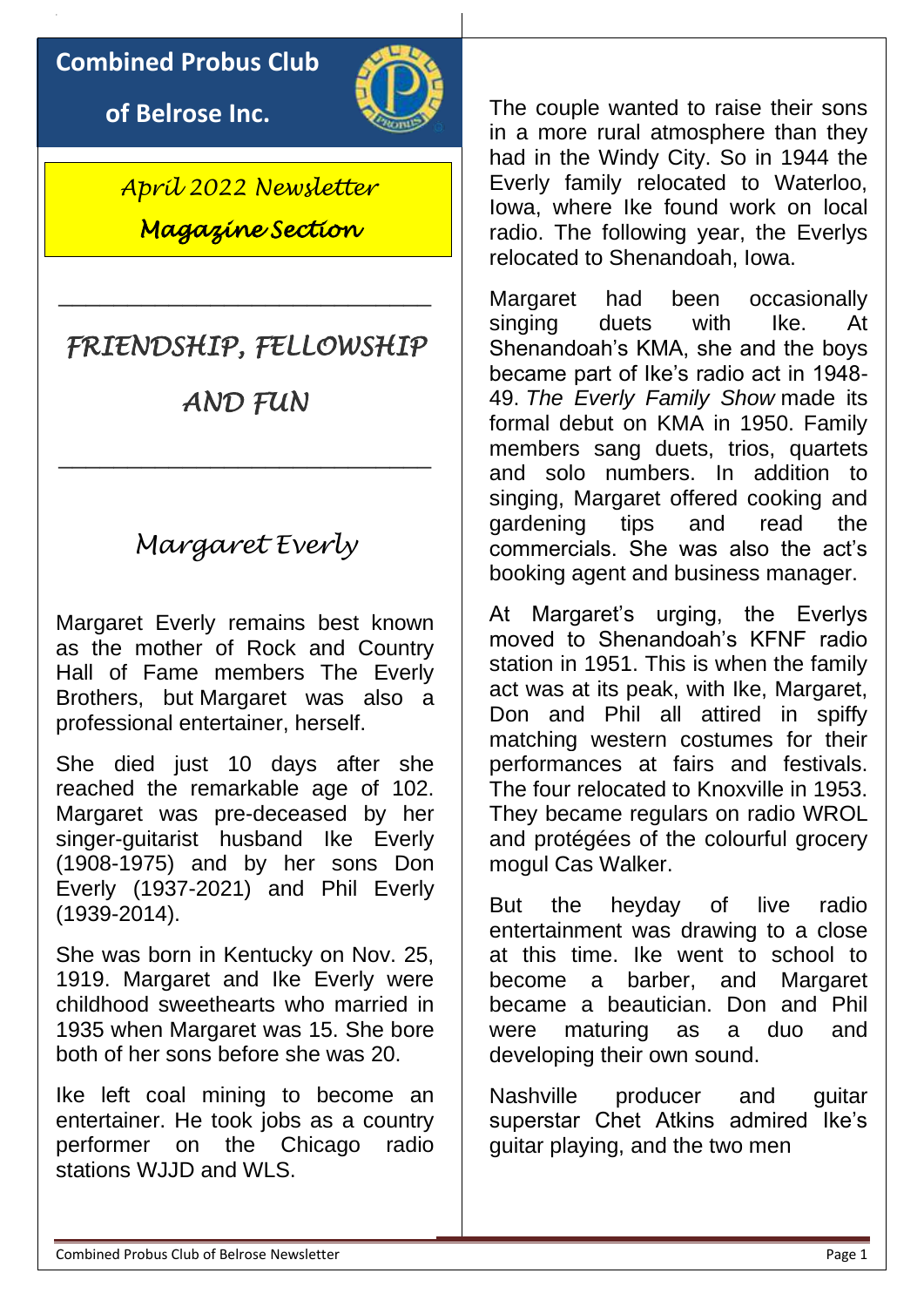became friends. Ike introduced Atkins to his sons' music. At Atkins' urging, Margaret brought the boys to Music City. Ike kept his barber job in Knoxville.

Ike was unquestionably The Everly Brothers' musical mentor. He taught both of them to play and sing. Margaret supplied the drive, determination and ambition. The failure of a 1955 single on Columbia Records discouraged the duo, but Margaret's confidence and faith were unshakable. She and Atkins continued to lobby for her sons in Nashville.

"She was ambitious for the boys," recalls songwriter Felice Bryant. "She had the push and the desire to be successful."

Her dreams came true when The Everly Brothers became a cornerstone act of the emerging rock & roll genre with a string of chart-topping hits in 1957-63. Margaret kept the teen boys' bedrooms untouched in her Nashville home for decades thereafter. She maintained correspondence with Everly fans around the world and was involved in manuscripts and plans for music projects up until the time of her death.

She is survived by six grandchildren, eight great-grandchildren and several nieces and nephews. Margaret Everly was laid to rest at Woodlawn Memorial Mausoleum.

\_\_\_\_\_\_\_\_\_\_\_\_\_\_\_\_\_\_\_\_\_\_\_\_\_\_\_\_\_\_\_

# *Jonathan Biggins*

Jonathan Martin Biggins [OAM](https://en.wikipedia.org/wiki/Medal_of_the_Order_of_Australia) (born 14 September 1960) is an Australian actor, singer, writer, director and comedian. He has appeared on film, stage and television as well as in satirical sketch comedy television programmes.

He was born in [Newcastle, New South](https://en.wikipedia.org/wiki/Newcastle,_New_South_Wales)  [Wales,](https://en.wikipedia.org/wiki/Newcastle,_New_South_Wales) and attended [Newcastle Boys'](https://en.wikipedia.org/wiki/Newcastle_Boys%27_High_School)  [High School](https://en.wikipedia.org/wiki/Newcastle_Boys%27_High_School) in the mid-1970s. He said that it was "a fairly intimidating place to be if you weren't great at sports or maths". However once he joined the debating team, and went on to win the state finals, things started looking up

Biggins has directed the [Wharf](https://en.wikipedia.org/wiki/Wharf_Revue)  [Revue](https://en.wikipedia.org/wiki/Wharf_Revue) since 2000, written for the *[Sydney Morning Herald](https://en.wikipedia.org/wiki/Sydney_Morning_Herald)* weekly magazine *[Good Weekend](https://en.wikipedia.org/wiki/Good_Weekend)* for seven years and directed the Australian production of *[Avenue Q](https://en.wikipedia.org/wiki/Avenue_Q)*. He hosted the *New Year's Eve Gala Concert* in 2010 at the *[Sydney Opera House](https://en.wikipedia.org/wiki/Sydney_Opera_House)*.

He is married to Australian actress [Elaine Smith,](https://en.wikipedia.org/wiki/Elaine_Smith_(actress)) best known as [Daphne Clarke](https://en.wikipedia.org/wiki/Daphne_Clarke) in the soap opera *[Neighbours](https://en.wikipedia.org/wiki/Neighbours)*. He and Smith have twin daughters born in February 2000.

Biggins was awarded the Medal of the [Order of Australia](https://en.wikipedia.org/wiki/Order_of_Australia) in the [2021](https://en.wikipedia.org/wiki/2021_Queen%27s_Birthday_Honours_(Australia))  [Queen's Birthday Honours](https://en.wikipedia.org/wiki/2021_Queen%27s_Birthday_Honours_(Australia)) for "service to the performing arts through theatre".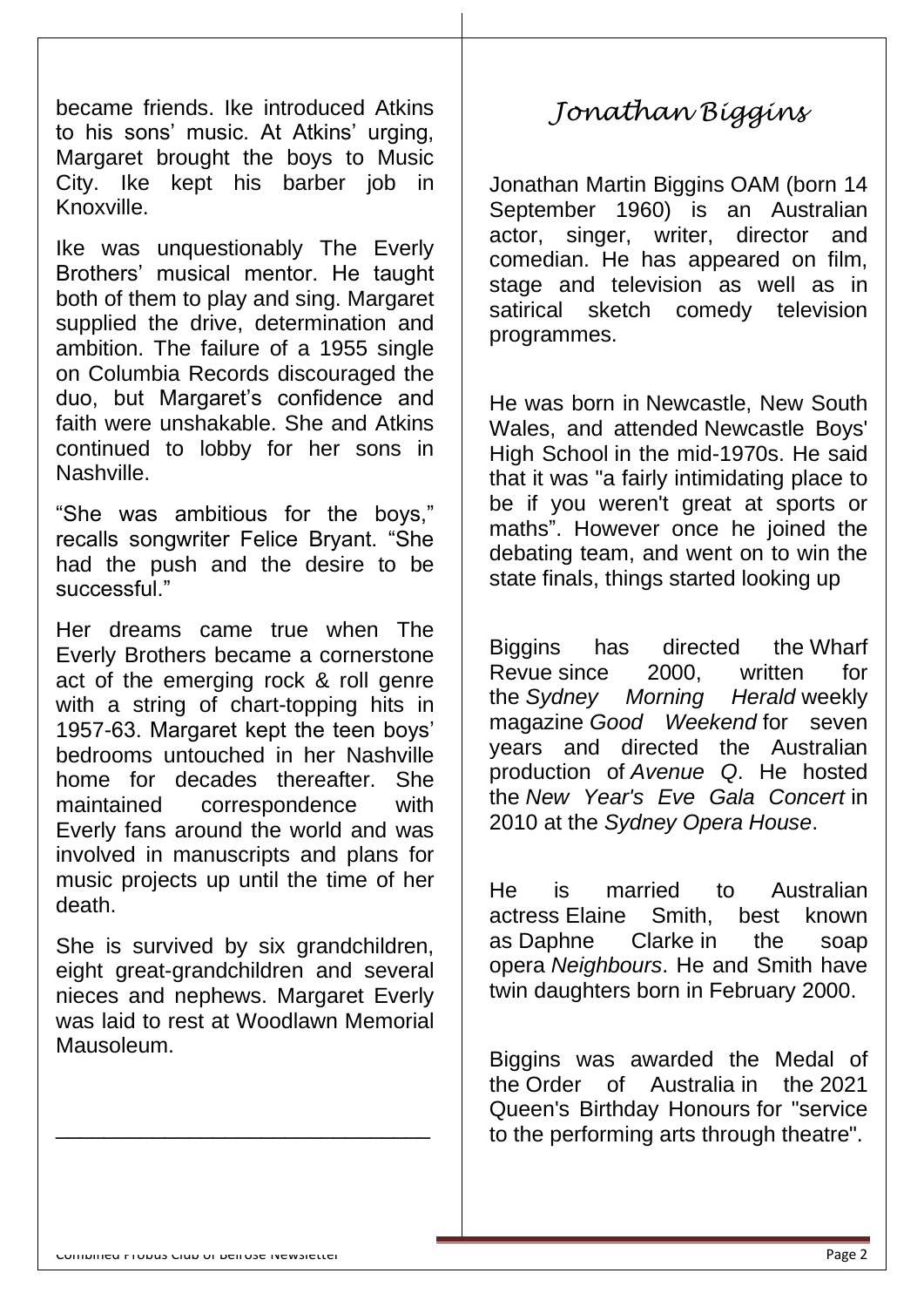### *Nacre*

Nacre also known as mother of pearl, is an organic–inorganic composite material produced by some molluscs as an inner shell layer; it is also the material of which pearls are composed. It is strong, resilient, and iridescent.

Mother of pearl is created by a secretion from certain types of molluscs which is released to protect the lining of their shells from bacteria, parasites, and a host of other debris. This mixed compound of calcium carbonate crystals, silk proteins, and other organic materials are layered like brick work over the inner lining of the shells, resulting in the waves that can be seen on freshly harvested molluscs.

The rainbow iridescence of the nacre comes from the way that each successive layer of the secretion thickens based on the amount of visible light available. This varying thickness of nacre layers causes light to bounce off the material from different depths, causing the visible layers to appear as different [colours.](https://www.jewelryshoppingguide.com/mother-of-pearl-gemstone-guide/)



## *London's Pearly Kings and Queens*

.



The practice of wearing clothes decorated with [mother](https://en.wikipedia.org/wiki/Mother-of-pearl) of [pearl](https://en.wikipedia.org/wiki/Mother-of-pearl) buttons is first associated with [Henry Croft](https://en.wikipedia.org/wiki/Henry_Croft_(pearly)) an orphan street [sweeper](https://en.wikipedia.org/wiki/Street_sweeper) who collected money for charity. At the time, London [costermongers](https://en.wikipedia.org/wiki/Costermonger) (street traders) were in the habit of wearing trousers decorated at the seams with pearl buttons. In the late 1870s, Croft adapted this to create a [sequin](https://en.wikipedia.org/wiki/Sequin) suit to draw attention to himself and aid his fund-raising activities.

### *Henry Croft*

*(24 May 1861 — 1 January 1930)*

Henry Croft was a [road](https://en.wikipedia.org/wiki/Road_sweeper)  [sweeper](https://en.wikipedia.org/wiki/Road_sweeper) in [London](https://en.wikipedia.org/wiki/London) and founder of the [working class](https://en.wikipedia.org/wiki/Working_class) tradition of [Pearly](https://en.wikipedia.org/wiki/Pearly_Kings_and_Queens)  [Kings and Queens](https://en.wikipedia.org/wiki/Pearly_Kings_and_Queens)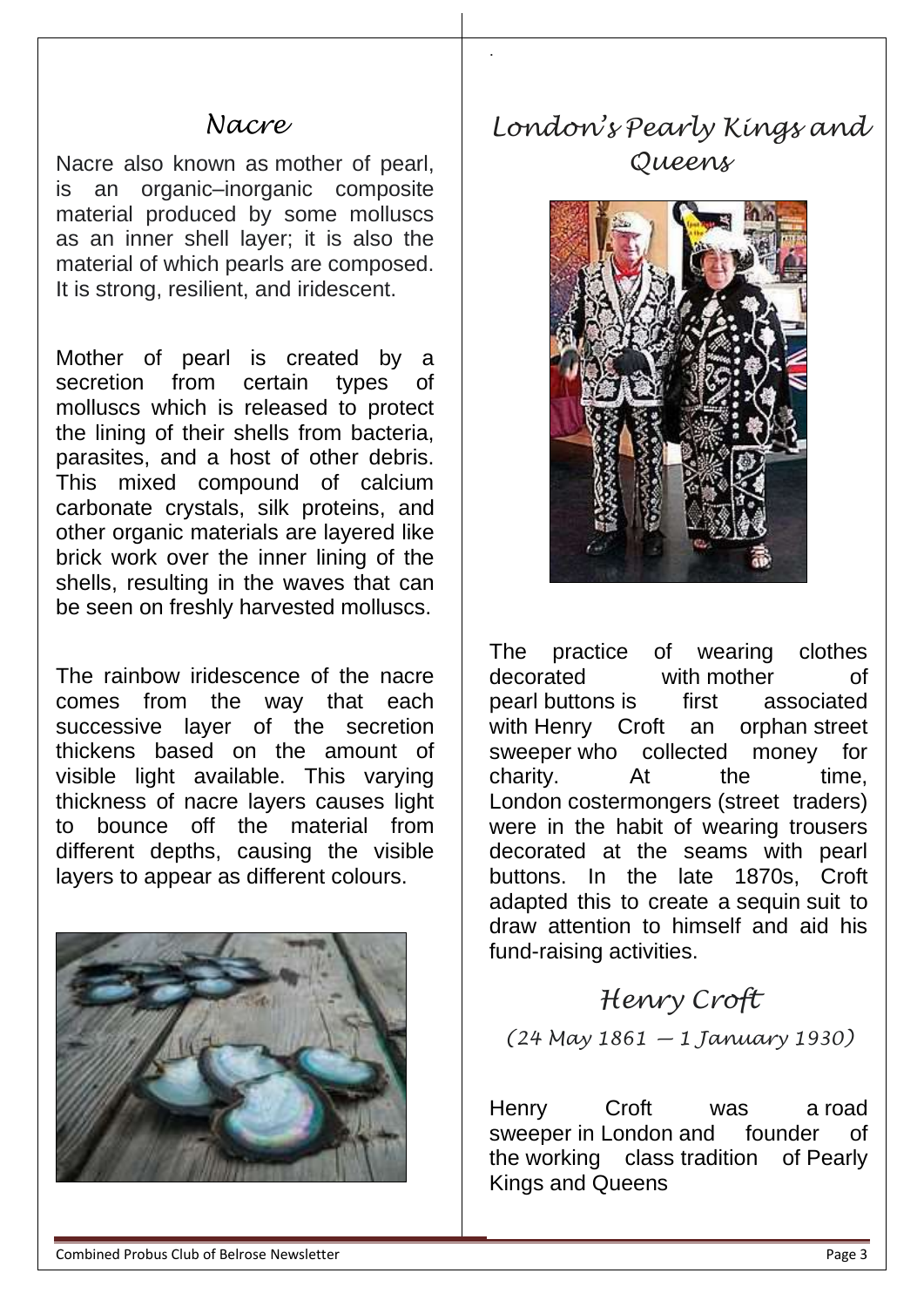Croft was born at the [St Pancras](https://en.wikipedia.org/wiki/St_Pancras_Workhouse)  [Workhouse](https://en.wikipedia.org/wiki/St_Pancras_Workhouse) in [Somers Town, London,](https://en.wikipedia.org/wiki/Somers_Town,_London) and baptised there on 5 June 1861. He was raised in an orphanage after his father, a musician, died in 1871. He worked as a municipal road sweeper employed by St Pancras [vestry](https://en.wikipedia.org/wiki/Vestry) and later [St Pancras Metropolitan Borough](https://en.wikipedia.org/wiki/St_Pancras_Metropolitan_Borough_Council)  [Council](https://en.wikipedia.org/wiki/St_Pancras_Metropolitan_Borough_Council) until the 1920s.

Croft started to wear his pearly suit to raise money for charity in the late 1870s.. Croft began to decorate his clothes with [mother-of-pearl](https://en.wikipedia.org/wiki/Mother-of-pearl) buttons, which were mass-produced at factories in the [East End of London.](https://en.wikipedia.org/wiki/East_End_of_London) The inspiration for this form of decoration is a matter of debate. It may have been inspired by the clothes of [costermongers](https://en.wikipedia.org/wiki/Costermonger) (street vendors of fruit and vegetables) in Somers Town: some sources mention a common practice of adding decorative metal buttons to their plain clothes,

By 1880, Croft was wearing a "smother" suit completely covered with thousands of white buttons. He later created more sparsely decorated "skeleton" suits. He is thought to have made at least seven suits to wear himself, two of which he left in his will. He also made pearly clothes - suits, hats, belts, and ties - for others. The suit would have drawn attention to Croft when he participated in charitable pageants and carnivals to raise money for local hospitals, an important source of funding before the [National Health](https://en.wikipedia.org/wiki/National_Health_Service)  [Service.](https://en.wikipedia.org/wiki/National_Health_Service) Croft wore his pearly suit to raise funds for the [London](https://en.wikipedia.org/wiki/London_Temperance_Hospital)  [Temperance Hospital](https://en.wikipedia.org/wiki/London_Temperance_Hospital) in the 1880, but

the first surviving reference to him in a printed source is a photograph and accompanying letter in *[The Strand](https://en.wikipedia.org/wiki/The_Strand_Magazine)  [Magazine](https://en.wikipedia.org/wiki/The_Strand_Magazine)* in February 1902, which describes "Mr H. Croft" as the "Pearlie King of Somers Town".

Croft was presented to [Edward](https://en.wikipedia.org/wiki/Edward_VII)  [VII](https://en.wikipedia.org/wiki/Edward_VII) and [Queen Alexandra](https://en.wikipedia.org/wiki/Queen_Alexandra) at the [Horse](https://en.wikipedia.org/wiki/Horse_of_the_Year_Show)  [of the Year Show](https://en.wikipedia.org/wiki/Horse_of_the_Year_Show) at [Olympia](https://en.wikipedia.org/wiki/Olympia_(London)) in 1907, and led a display by costermongers and their donkeys at the show in 1912. By 1911, all 28 of the [metropolitan](https://en.wikipedia.org/wiki/Metropolitan_boroughs_of_London)  [boroughs of London](https://en.wikipedia.org/wiki/Metropolitan_boroughs_of_London) had its own pearly king, pearly queen, and pearly family, often members of the local costermonger community. The Original Pearly Kings' and Queens' Association was established that year. South of the River Thames, the pearly families were associated into a Pearly Kings' and Queens' Guild. In July 1926, Croft claimed publicly that he was the "original Pearly-King in London".

Croft raised money for a variety of hospitals and other charities, including [St Dunstan's,](https://en.wikipedia.org/wiki/Blind_Veterans_UK) the [Hospital](https://en.wikipedia.org/w/index.php?title=Hospital_Saturday_Fund&action=edit&redlink=1)  [Saturday Fund,](https://en.wikipedia.org/w/index.php?title=Hospital_Saturday_Fund&action=edit&redlink=1) and the [Sons of](https://en.wikipedia.org/w/index.php?title=Sons_of_Phoenix&action=edit&redlink=1)  [Phoenix](https://en.wikipedia.org/w/index.php?title=Sons_of_Phoenix&action=edit&redlink=1) temperance society. He received a medal from the [Lord Mayor](https://en.wikipedia.org/wiki/Lord_Mayor_of_London)  [of London](https://en.wikipedia.org/wiki/Lord_Mayor_of_London) for raising £72 following the [1928 Thames flood.](https://en.wikipedia.org/wiki/1928_Thames_flood) He is thought to have received around 2,000 medals and ribbons to recognise his fundraising efforts, which were estimated to have totalled around £4,000 to £5,000.

Croft died from [lung cancer](https://en.wikipedia.org/wiki/Lung_cancer) in St Pancras workhouse, where he had been born more than 68 years earlier.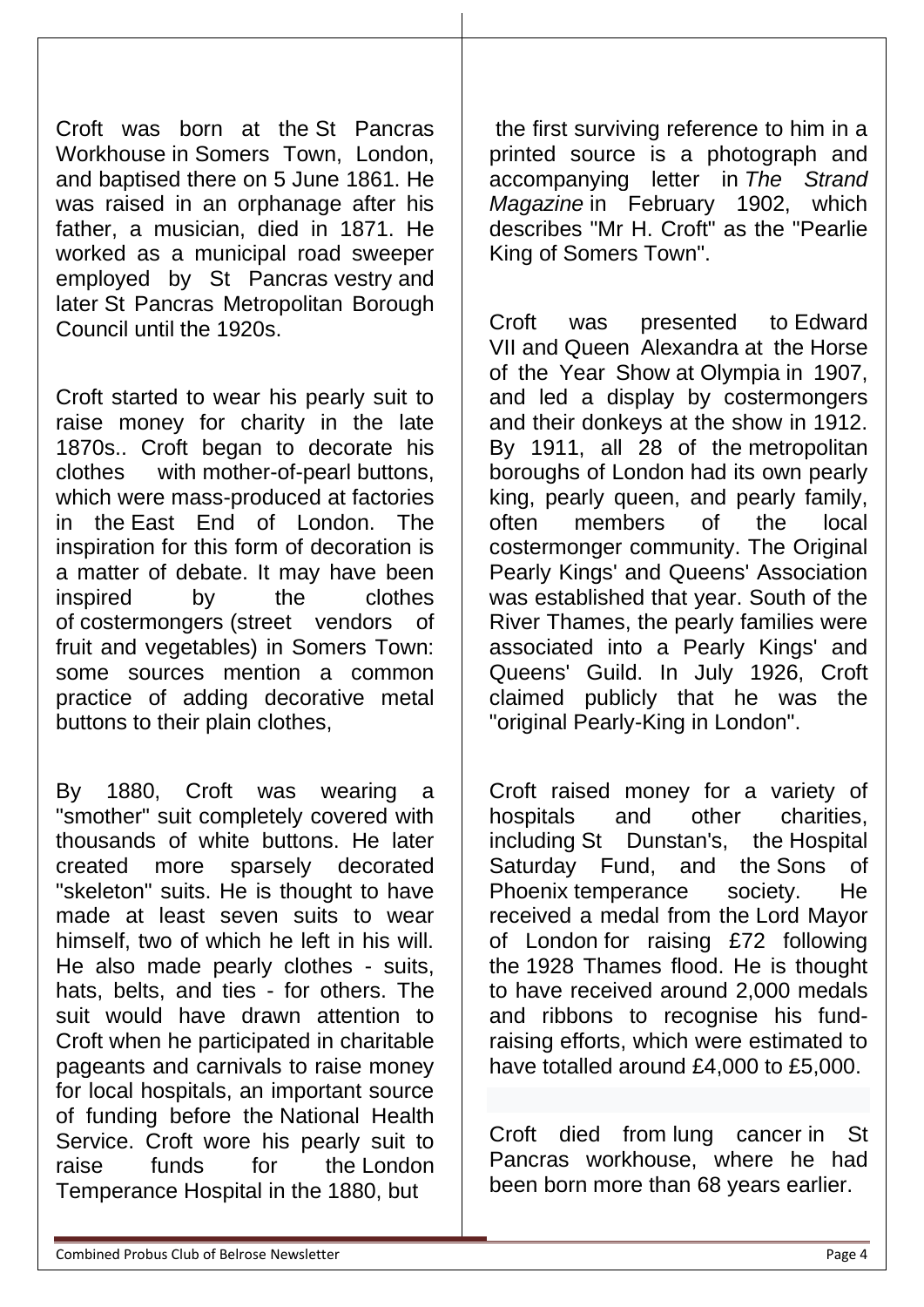He was buried at [St Pancras](https://en.wikipedia.org/wiki/St_Pancras_Cemetery)  [Cemetery](https://en.wikipedia.org/wiki/St_Pancras_Cemetery) in [East Finchley.](https://en.wikipedia.org/wiki/East_Finchley) His funeral cortège stretched for approximately half a mile, with a procession that included a horse-drawn hearse, musicians, 400 pearly kings and queens, and representatives from the charities that he had supported. The event received national media coverage.

In 1934 a memorial, referring to him as "The original Pearly King", was unveiled in [St Pancras Cemetery,](https://en.wikipedia.org/wiki/St._Pancras_and_Islington_Cemetery) and in a speech to mark the occasion he was said to have raised £5,000 for those suffering in London's hospitals.



Statue, St Martin in the Fields

Croft had married Lily Newton on 21 February 1892, at [Bedford New Town](https://en.wikipedia.org/w/index.php?title=Bedford_New_Town_Chapel&action=edit&redlink=1)  [Chapel](https://en.wikipedia.org/w/index.php?title=Bedford_New_Town_Chapel&action=edit&redlink=1) in [St Pancras.](https://en.wikipedia.org/wiki/St_Pancras,_London) He was survived by his wife and by eleven of their twelve children, his eldest son having been killed in action in the First World War.

A life-sized marble statue of Croft, standing 5 feet (1.5 m) high, wearing a "smother" pearly tail-coat with top hat and cane, was commissioned in 1931 and erected at his burial site in 1934. After being vandalised several times, the statue was restored and removed to the crypt of [St Martin-in-the-Fields](https://en.wikipedia.org/wiki/St_Martin-in-the-Fields) in 2002, where the Original Pearly Kings and Queens Society has held its harvest festival since 1956. Perpetuating the family tradition, Croft's great-granddaughter later became pearly queen of Somers Town



\_\_\_\_\_\_\_\_\_\_\_\_\_\_\_\_\_\_\_\_\_\_\_\_\_\_\_\_\_\_\_

**Sunday 3 April 2022 Daylight Saving Time Ends Clocks go back one hour**

\_\_\_\_\_\_\_\_\_\_\_\_\_\_\_\_\_\_\_\_\_\_\_\_\_\_\_\_\_\_\_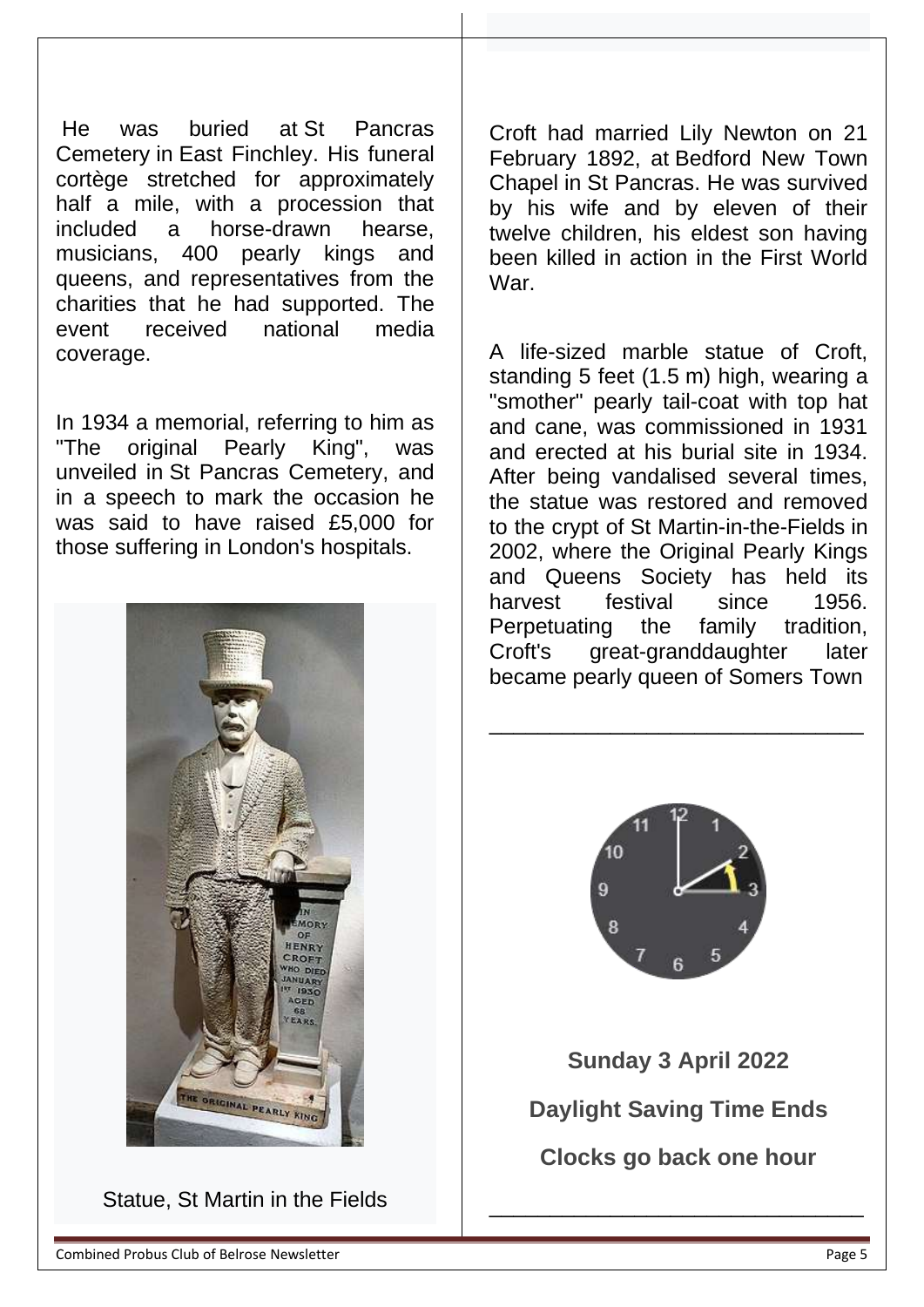# *Cricket: As Explained to a Foreigner...*

You have two sides, one out in the field and one in. Each man that's in the side that's in goes out, and when he's out he comes in and the next man goes in until he's out. When they are all out, the side that's out comes in and the side thats been in goes out and tries to get those coming in, out. Sometimes you get men still in and not out.

When a man goes out to go in, the men who are out try to get him out, and when he is out he goes in and the next man in goes out and goes in. There are two men called umpires who stay all out all the time and they decide when the men who are in are out.

When both sides have been in and when all the men are out, and both sides have been out twice after all the men have been in, including those who are not out, that is the end of the game!

### **(With thanks to Malcolm McLean)**



#### **NO PEEKING AT THE ANSWERS**

**\_\_\_\_\_\_\_\_\_\_\_\_\_\_\_\_\_\_\_\_\_\_\_\_\_\_\_\_\_\_\_\_\_\_\_\_**



**The questions on the next page are a test of your lateral thinking ability.**

**The answers are given on page 10.** 

**Do not look at the answers first.**

#### **THESE ARE NOT TRICK QUESTIONS.**

**They each have a simple, logical answer. But, you have to put aside your normal way of thinking**

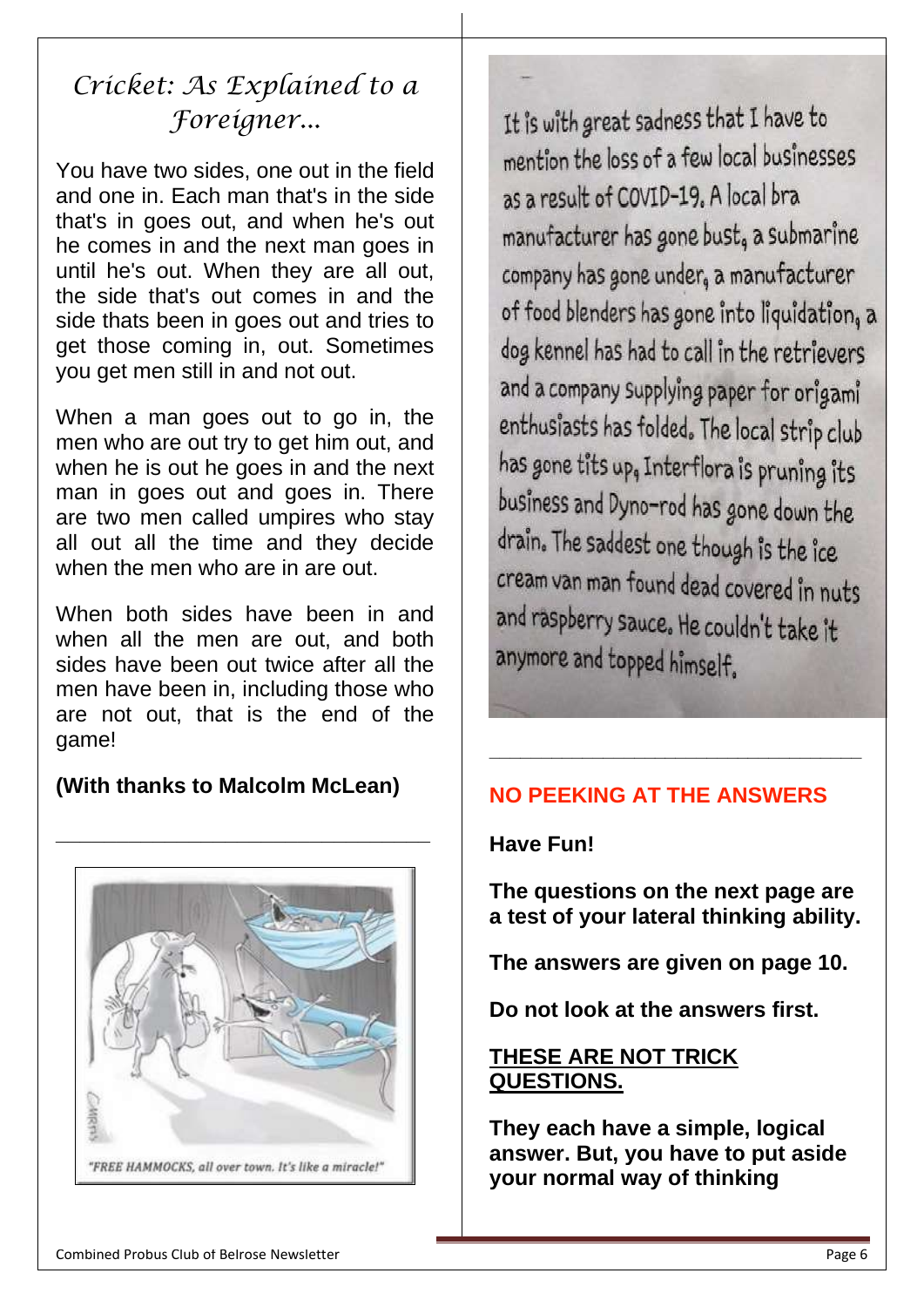Acting on an anonymous phone call, Acting on an anonymous phone<br>the police raid a house the police raid a nouse murderest a substruct . They don't know what he looks like, They don't know what he looks<br>but they know his name is John. but they know his name. Inside they find a carr-<br>a lorry driver, a car mechanic a lorry driver, a car live-<br>and a fireman playing cards. and a fireman playing this name,<br>Without even asking his name, without even asking his name.<br>without even asking his fireman. they immediately arrest the Know How do they ...<br>they've got their man?

There are six eggs in the basket.  $s_{ix}$  people each take one eqq. how can it be that one egg is left in the basket?





was once a recluse who never left his home. The only time anyone ever visited him was when his food and supplies were delivered, but they never came inside. Then, one stormy winter night when an icy gale was blowing, he had a nervous breakdown. He went upstairs, turned off all the lights

> and went to bed. Next morning, he had caused the deaths of several hundred people.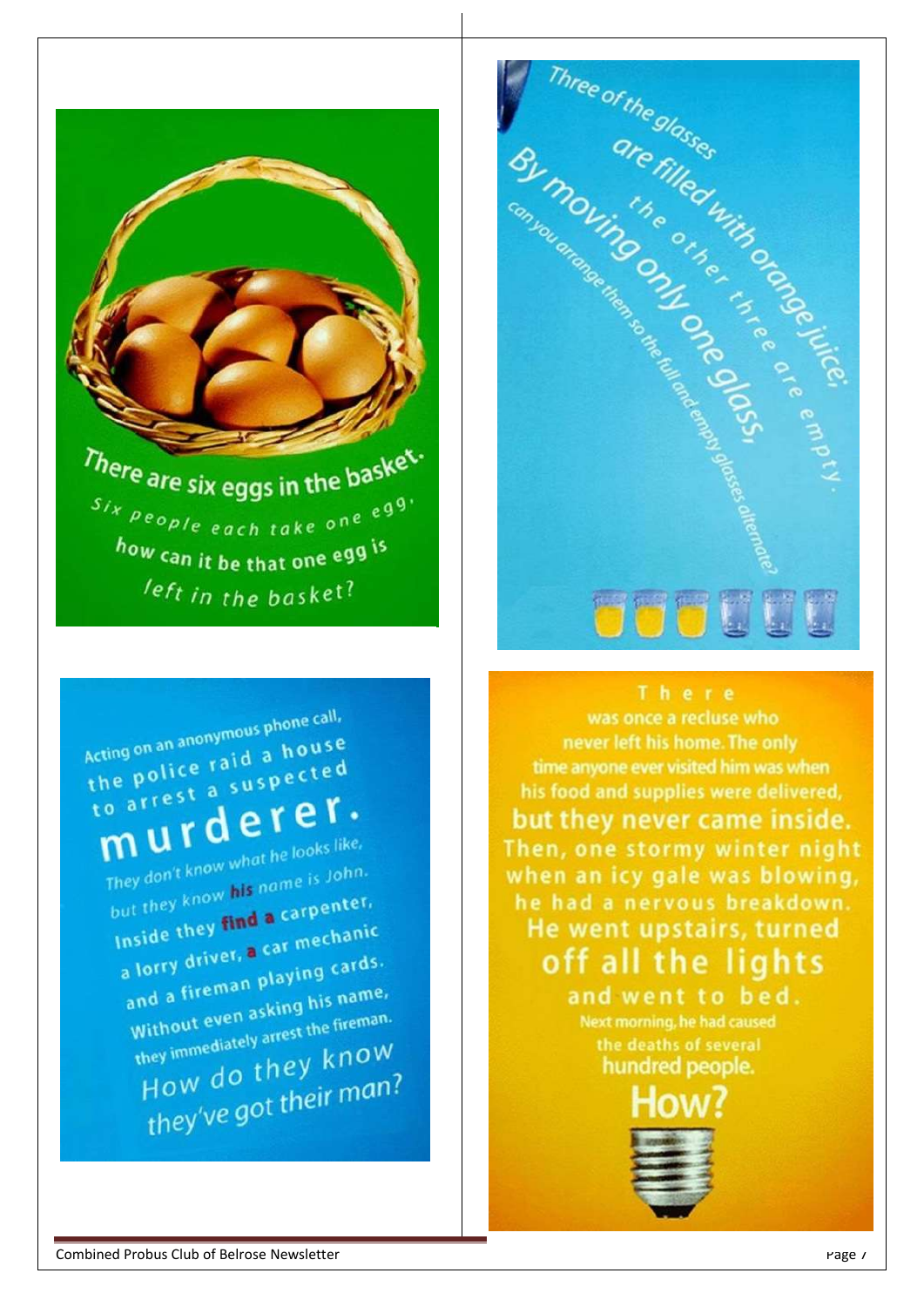#### AUSTRALIA: AN AMERICAN VIEW...

Interesting set of observations from a visitor from the other side of the Pacific. 'Value what you have and don't give it away.' There's a lot to admire about Australia, especially if you're a visiting American, says David Mason. More often than you might expect, Australian friends patiently listening to me enthuse about their country have said, ''We need outsiders like you to remind us what we have.'' So here it is - a small presumptuous list of what one foreigner admires in Oz

1. Health care. I know the controversies, but basic national healthcare is a gift. In America, medical expenses are a leading cause of bankruptcy. The drug companies dominate politics and advertising. Obama was crucified for taking halting baby steps towards sanity. You can't turn on the telly without hours of drug advertisements - something I have never yet seen here. And your emphasis on prevention - making cigarettes less accessible, for one – is a model.

2. Food. Yes, we have great food in America too, especially in the big cities. But your bread is less sweet, your lamb is cheaper, and your supermarket vegetables and fruits are fresher than ours. Too often in my country an apple is a ball of pulp as big as your face. The dainty Pink Lady apples of Oz are the juiciest I've had. And don't get me started on coffee.

In American small towns it tastes like water flavoured with burnt dirt, but the smallest shop in the smallest town in Oz can make a first-rate latte. I love your ubiquitous bakeries, your hot-cross buns. Shall I go on?

3. Language. How do you do it? The rhyming slang and Aboriginal place names like magic spells. Words that seem vaguely English yet also resemble an argot from another planet.

I love the way institutional names get turned into diminutives - Vinnie's and Salvos - and absolutely nothing is sacred.

Everything's an opportunity for word games and everyone's a nickname. Lingo makes the world go round. It's the spontaneous wit of the people that tickles me most. Late one night at a barbie my new mate Suds remarked, ''Nothing's the same since 24-7.'' Amen.

4. Free-to-air TV. In Oz, you buy a TV, plug it in and watch some of the best programming I have ever seen uncensored. In America, you can't get diddly-squat without paying a cable or satellite company heavy fees.

In Oz a few channels make it hard to choose. In America, you've got 400 channels and nothing to watch.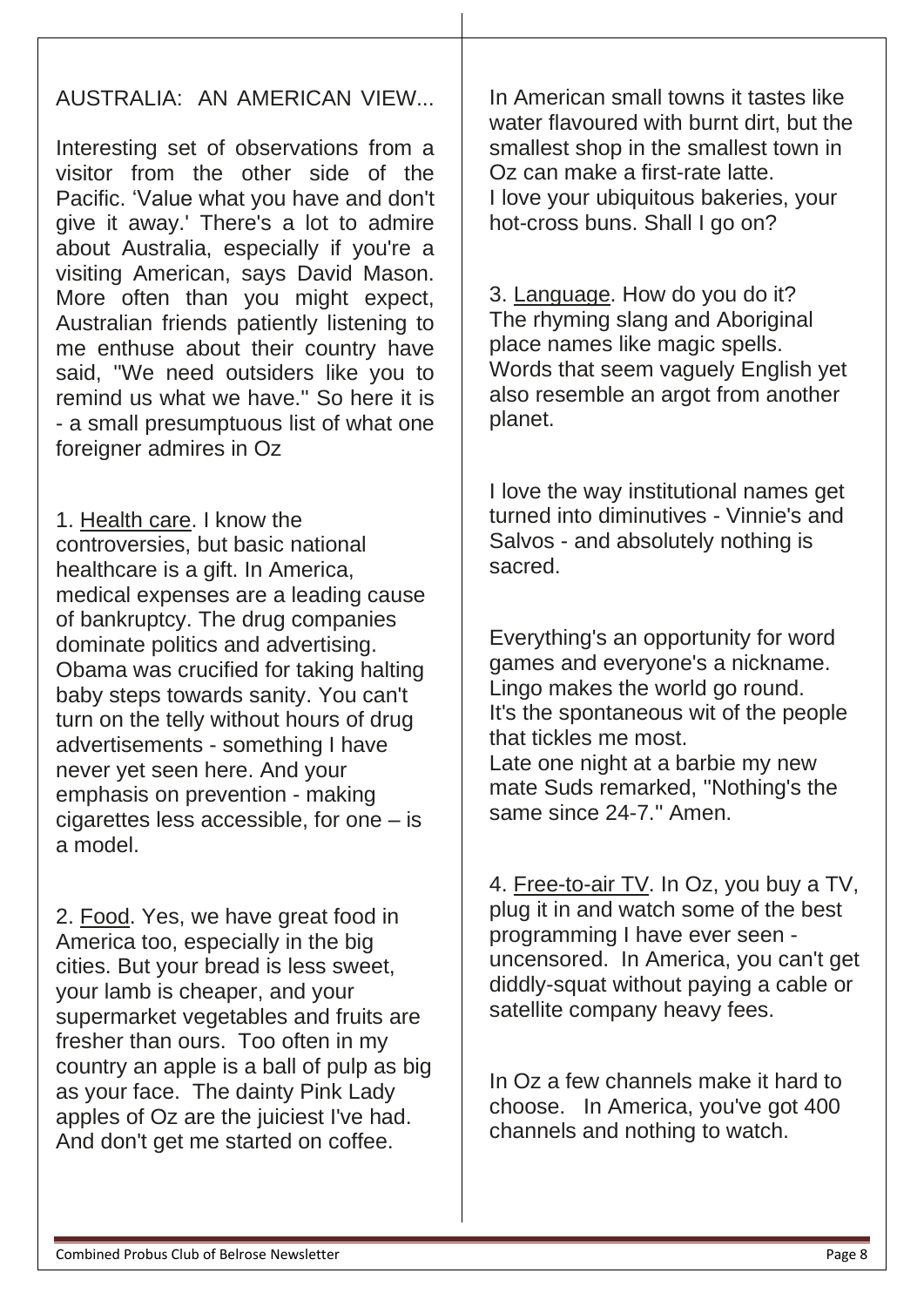5. Small shops. Outside the big cities in America corporations have nearly erased them. Identical malls with identical restaurants serving inferior food. Except for geography, it's hard to tell one American town from another.

The ''take-away'' culture here is wonderful. Human encounters are real - stirring happens, stories get told. The curries are to die for. And you don't have to tip!

6. Free camping. We used to have this too, and I guess it's still free when you backpack miles away from the roads. But I love the fact that in Oz everyone owns the shore and in many places you can pull up a camper van and stare at the sea for weeks. I love the ''primitive'' and independent campgrounds, the life outdoors. The few idiots who leave their stubbies and rubbish behind in these pristine places ought to be transported in chains.

7. Religion. In America, it's everywhere - especially where it's not supposed to be, like politics. I imagine you have your Pharisees too, making a big public show of devotion, but I have yet to meet one here.

8. Roads. Peak hour aside, I've found travel on your roads pure heaven. My country's ''freeways'' are crowded, crumbling, insanely knotted with looping overpasses - it's like racing homicidal maniacs on fraying spaghetti.

I've taken the Hume without stress, and I love the Princes Highway when it's two lanes. Ninety minutes south of Bateman's Bay I was sorry to see one billboard for a McDonald's. It's blocking a lovely paddock view. Someone should remove it.

9. Real multiculturalism. I know there are tensions, just like anywhere else, but I love the distinctiveness of your communities and the way you publicly acknowledge the Aboriginal past. Recently, too, I spent quality time with Melbourne Greeks, and was gratified both by their devotion to their own great language and culture and their openness to an Afghan lunch.

10. Fewer guns. You had Port Arthur in 1996 and got real in response. America replicates such massacres several times a year and nothing changes. Why?

Our religion of individual rights makes the good of the community an impossible dream. Instead of mateship we have ''It's mine and nobody else's'. We talk a great game about freedom, but too often live in fear

There's more to say - your kaleidoscopic birds, your perfumed bush in springtime, your vast beaches. These are just a few blessings that make Australia a rarity.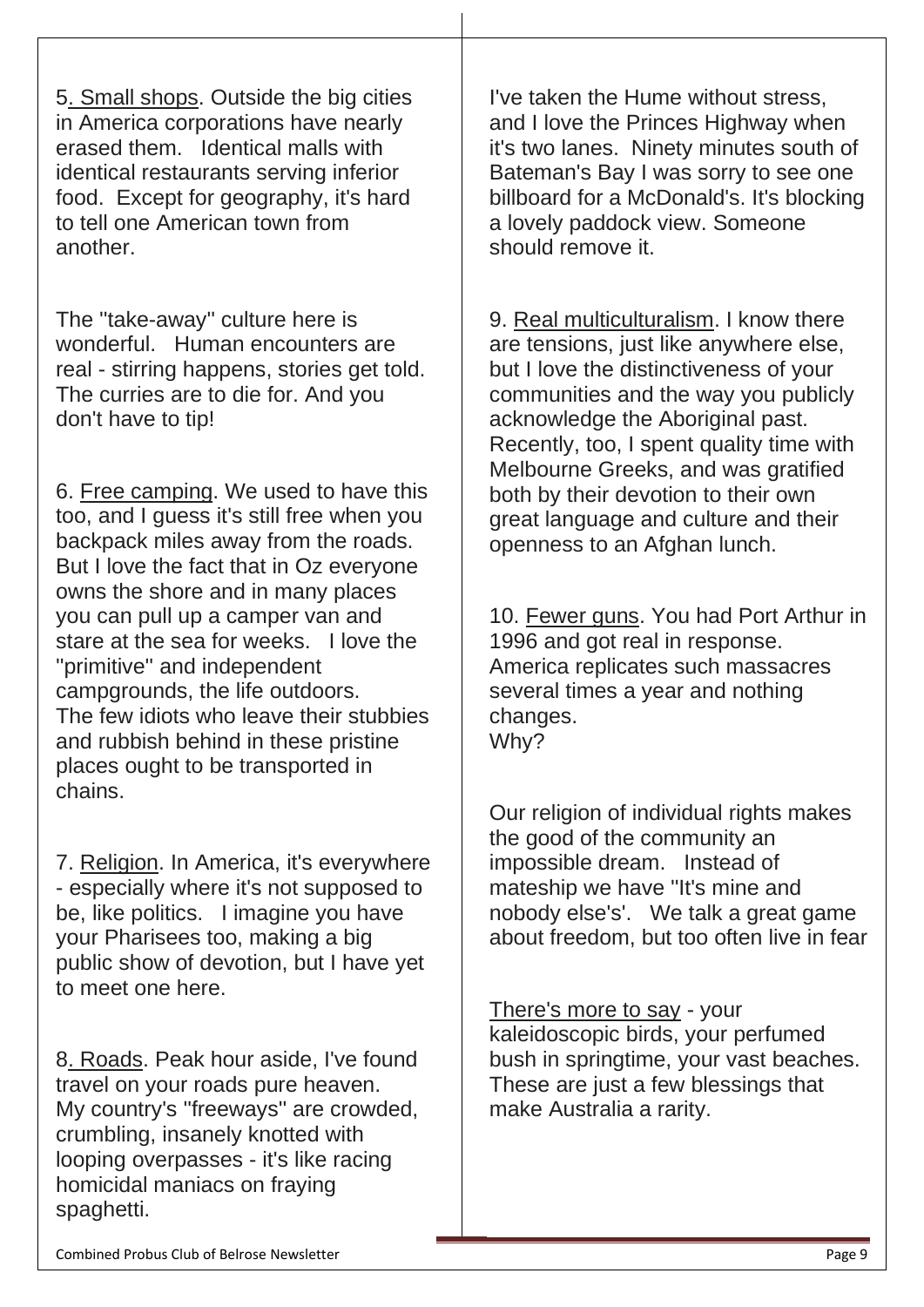Of course, it's not paradise - nowhere is - but I love it here. No need to wave flags like Americans and add to the world's windiness. Just value what you have and don't give it away.

David Mason is a US writer and professor, and poet laureate of Colorado

\_\_\_\_\_\_\_\_\_\_\_\_\_\_\_\_\_\_\_\_\_\_\_\_\_\_\_\_\_\_\_

#### **QUIZZ ANSWERS:**

**\* 1. The last person took the basket with the egg in it.**

**\* 2. All the other card players were women.**

**\* 3. Pour the juice from the second glass into the fifth.**

**\* 4. The recluse lived in a lighthouse.**

> **People who** wonder whether the glass is half empty or half full miss the point. The glass is refillable.

\_\_\_\_\_\_\_\_\_\_\_\_\_\_\_\_\_\_\_\_\_\_\_\_\_\_\_\_\_\_\_\_\_\_\_\_\_\_\_\_\_\_\_\_\_\_\_

A mother is driving her little girl to her friend's house for a play day.

'Mummy' the little girl asks, 'how old are you?'

'Honey, you are not supposed to ask a lady her age,' the mother replied. 'It's not polite.'

'OK', the little girl says, 'What colour was your hair 2 years ago?

'Now really,' the mother says, 'those are personal questions and are really none of your business.'

Undaunted, the little girl asks, 'Why did you and Daddy get a divorce?'

'That's enough questions, young lady! Honestly!'

The exasperated mother walks away as the two friends begin to play.

'My Mom won't tell me anything about herself,' the little girl says to her friend. 'WELL' says the friend, 'all you need to do is look at her DRIVER'S LICENSE'. It's like our report cards, it has

everything on it.'

Later that night the little girl says to her mother, 'I know how old you are. You are 32.'

The mother is surprised and asks, 'How did you find that out?'

'I also know that you used to have brown hair'

The mother is past surprised and shocked now 'How in Heaven's name did you find that out?'

'And,' the little girl says triumphantly, 'I also know why you and daddy got a divorce.'

'Oh really' says the mother......Why? 'It's all on your driver's license. You got an 'F' in sex.

**With thanks to John Robinson**